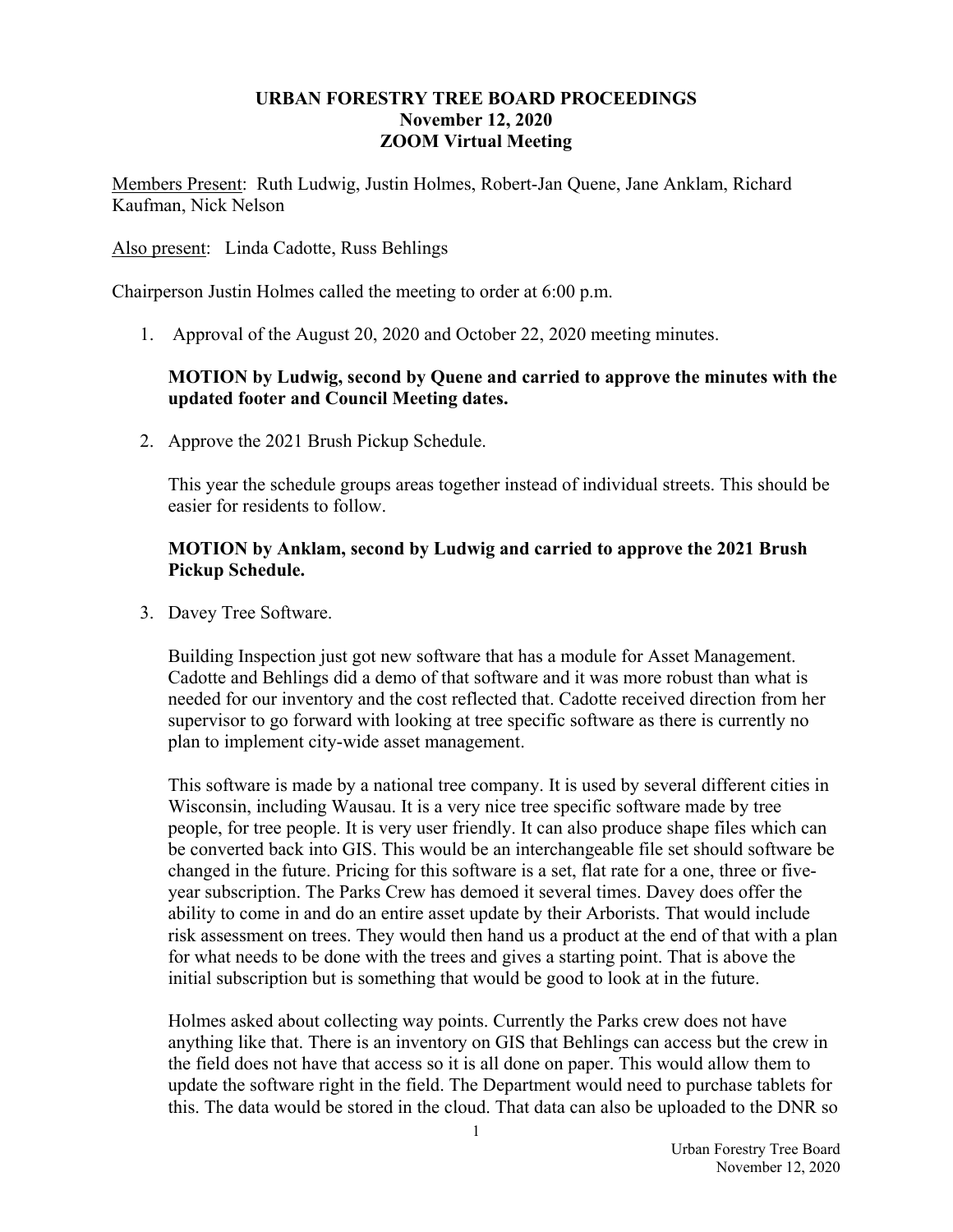that they can update their inventory as well.

Ludwig asked about how the initial data would be input. To start with, there is a current database that, while out of date, can be transferred into the software as a start. It has up to the 2017 plantings. As administrative staff and crew are able, the information after 2017 would be updated in the software. The cost to have Davey do this tree by tree with tree assessments would be about \$83,000. This is something that could be done in the future and could potentially be partially funded by a grant. The software can also setup a tree pruning schedule, produce work orders and track park assets such as benches and trash cans. We are not limited by the number of assets unlike other software. If we were to purchase the total package with Davey coming in to do the inventory, the first year of the software would be free. Without that inventory, the software is \$6,250 for three years or \$10,000 for five years which is equal to buying 4 years and getting the fifth year free. The software does have the ability to generate a variety of reports.

There is the ability to use the current GIS software to track this, however there is a County server upgrade that would need to happen before that could be done. This software gives us the ability to start tracking now and either keep using it or eventually move over to another software in the future. The proposal is to move forward with the five-year subscription at this time.

### **MOTION by Ludwig, second by Quene and carried to approve the purchase of the Davey Tree Software for a five year subscription.**

4. SNA Boundary Drafts for review and approval.

The Comprehensive Outdoor Rec Plan (CORP) was intended to combine previous Municipal Forest plans, including the Dwight's Point Management Plan from 1997 which is why it had the guiding visions for the forest. Paul Helena suggested, in an email prior to the meeting, doing a full management planning process for the forest. Eventually, the SNA plan would be nested inside the Superior Municipal Forest Management Plan/Stewardship Plan/Master Plans. If the desire of the City Council or Tree Board is to do an actual comprehensive plan, that could be a recommendation. Consolidating all of the individual plans was a recommendation from Northwest Community Regional Planning. There is great value in having a separate plan as well. There are certain elements from the 2010 plan that were not pulled into the CORP. The stewardship plan is what we are proposing instead of the 2010 Municipal Forest Master Plan. Ryan Magana had recommended that the stewardship or management plan should be finalized and then SNA plan follow that.

Ludwig does not see a compelling reason to shrink the SNA boundaries. She met with the Mayor on November  $12<sup>th</sup>$ . He was surprised as he indicated he did not know anything about this. She discussed this with him and brought up the 2010 master plan. They came to the agreement that maybe it would be good to have a consultant come in and do this master study again. She believes the obligation of the Tree Board is to think about the health of the trees, over recreation. It is hard to separate that as the Municipal Forest is a wonderful place for people to recreate. She thinks that we do need a master plan for the forested area. That plan should include a plan for recreation and how the SNA and stewardship as a whole fit in to that.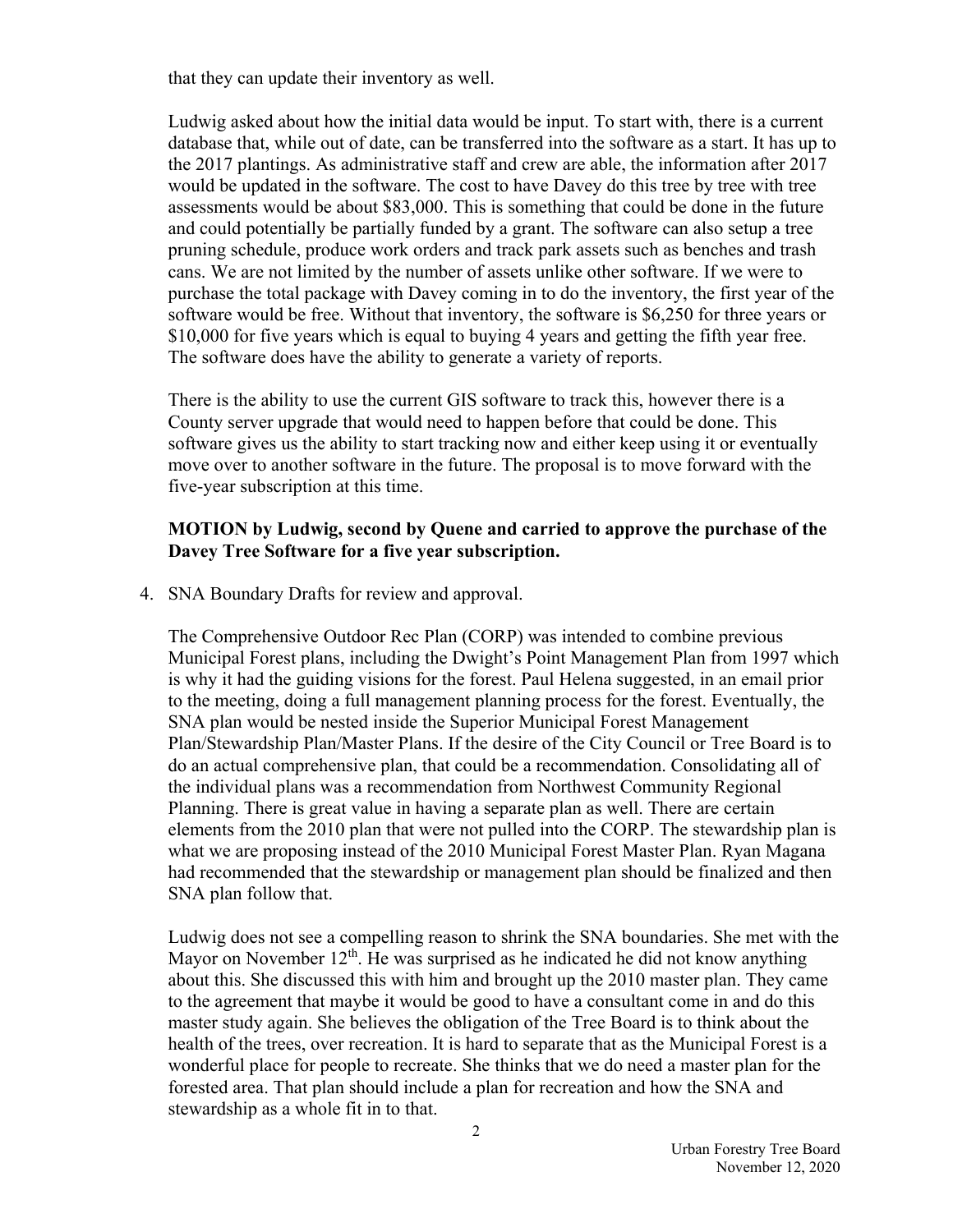#### **MOTION by Ludwig, second by Kaufman to table these items and ask that the City recommend going forward with a consultant to go forward with a formal Municipal Forest Master planning process.**

Upon further discussion, Holmes does not believe that there has been a big push. We had an Ecologist come in and gave them some of the parameters we were looking at. The Ecologist set the boundaries.

According to Cadotte, almost two years ago, the Mayor called several people in the office to look at what potential management would be. Further discussions have happened over the past two years. She feels that it may make sense to have a consultant come in and guide the City through recommendations. The same conclusions may be reached, but then the consultant can lead the process. A consultant cost would range between \$30-50,000, it could be less, but the process that Cadotte is envisioning would have them help with getting community involvement and stake holder engagement.

Anklam came back to the question of what can't be done to reach the objectives of the plans that are out there now because the SNA is there. After looking at even the draft plan, which is similar to the 1997 plan, it still does not seem like there is a conflict there. There has been a lot of work that has been done within the SNA that the DNR has never come back against. Then she looked at what is allowed and she couldn't find how the SNA was stopping the objectives that are already planned for the forest under the various plans. She does like the idea of having a comprehensive plan and having someone come in and take all of the work that has been done and put it together in one combined document. For everything that we have gained in having an SNA, she believes that it would be awkward at best to now say we are going to narrow the boundaries.

Quene asked Cadotte if she would be comfortable with an outside Consultant coming in. She agreed it would be great, however she would not want to have to give up a comprehensive tree inventory for this due to budgets. If the money is available, it could be helpful to get everyone on the same page. Holmes agreed, however, is not sure the cost will be justified and so feels that the process would be stalled and go nowhere. Ludwig disagreed as she stated that city-wide, there have been consultants come in for various things in the past and plans have been successfully implemented.

Holmes sees an issue in that we have Aspen at the end of its life cycle and if we want a healthy forest that can recapture value, we need to move forward sooner than later if the goal is to have money to put back into the forest. If we had different age classes or diversified species it would not be an issue. For the most part we have one age class, 85 years old on low site index Aspen, it is at the end of its life. To say that it is going to become old growth, it is not going to happen without a lot of money. There was discussion around what constitutes a healthy forest as there are differing opinions. The issue is, if we want to regenerate and have options in the future we need to get it sooner than later. The reason that it was made an SNA is because it is in its state of natural generation of dying, wind throw, and what happens after the red pines fall – not because it is a healthy forest, whatever that means. That is not a measure of success for the SNA. A lot of the decisions come down to use desired within those boundaries.